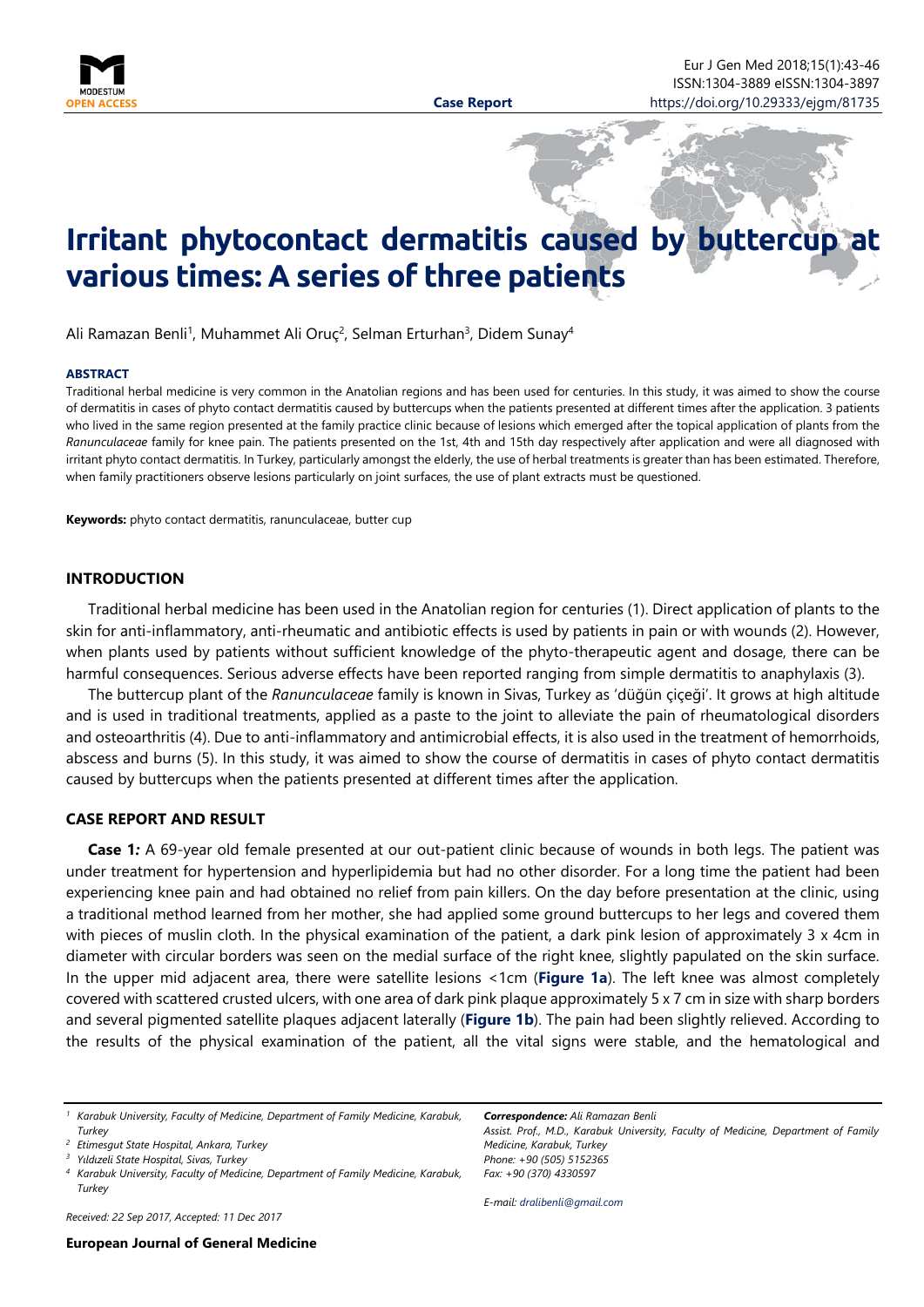*Benli et al. / Contact dermatitis with buttercup*



**Figure 1:** *(a) Papulated lesion on the medial surface of the right knee on the 2nd day of buttercup application. (b) Scattered crusted ulcers and satellite plaques on left knee on the 2nd day of buttercup application*



**Figure 2:** *Ulcer covered with an adherent crust on the 5th day of buttercup application*

biochemical laboratory findings were also normal except for the level of plasma glucose and triglyceride. Topical hydrocortisone %5 treatment was applied to the wounds for 2 weeks with daily fomentation dressings.

**Case 2:** A 69-year old male presented at the polyclinic requesting a drug prescription for knee pain. On the recommendation of a friend, the patient had applied buttercups to his knees 4 days previously for the chronic knee pain he was experiencing. The patient had gathered buttercups, made a paste which he applied to his knees and then covered these with cloth. When he removed the coverings after one day, there were lesions on his knees. The patient reported that he had used the same application 10 years previously, had left the paste on his knees for a shorter time and lesions had developed in the same way which then spontaneously healed after a short period. In the physical examination, there was an 8 x 10 cm ulcer covered with an adherent crust with a partially pigmented superior edge adjacent to the knee on the right leg upper anterior surface (**Figure 2**). When questioned about the joint pain, the patient reported that it had significantly reduced. All the vital signs and laboratory findings were normal. After 2 weeks of treatment with fusidic acid and dressings, the lesions recovered leaving hyperpigmentation.

**Case 3:** When it was questioned whether anyone else in the vicinity of the 2 cases reported above had made the same application, a further case came to light and the patient was invited to attend the polyclinic. This 71-year old female patient had experienced knee pain for 8-10 years and seen no benefit from pain killers. The patient had refused the recommended surgery and had no other diseases. As in the other cases, the patient had gathered buttercups 15 days previously, made a paste, applied it to the knees, covered it with a cloth and she reported that the pain had recovered with the application. In the physical examination of the patient, there was pigmented, macular wedge-shaped plaque in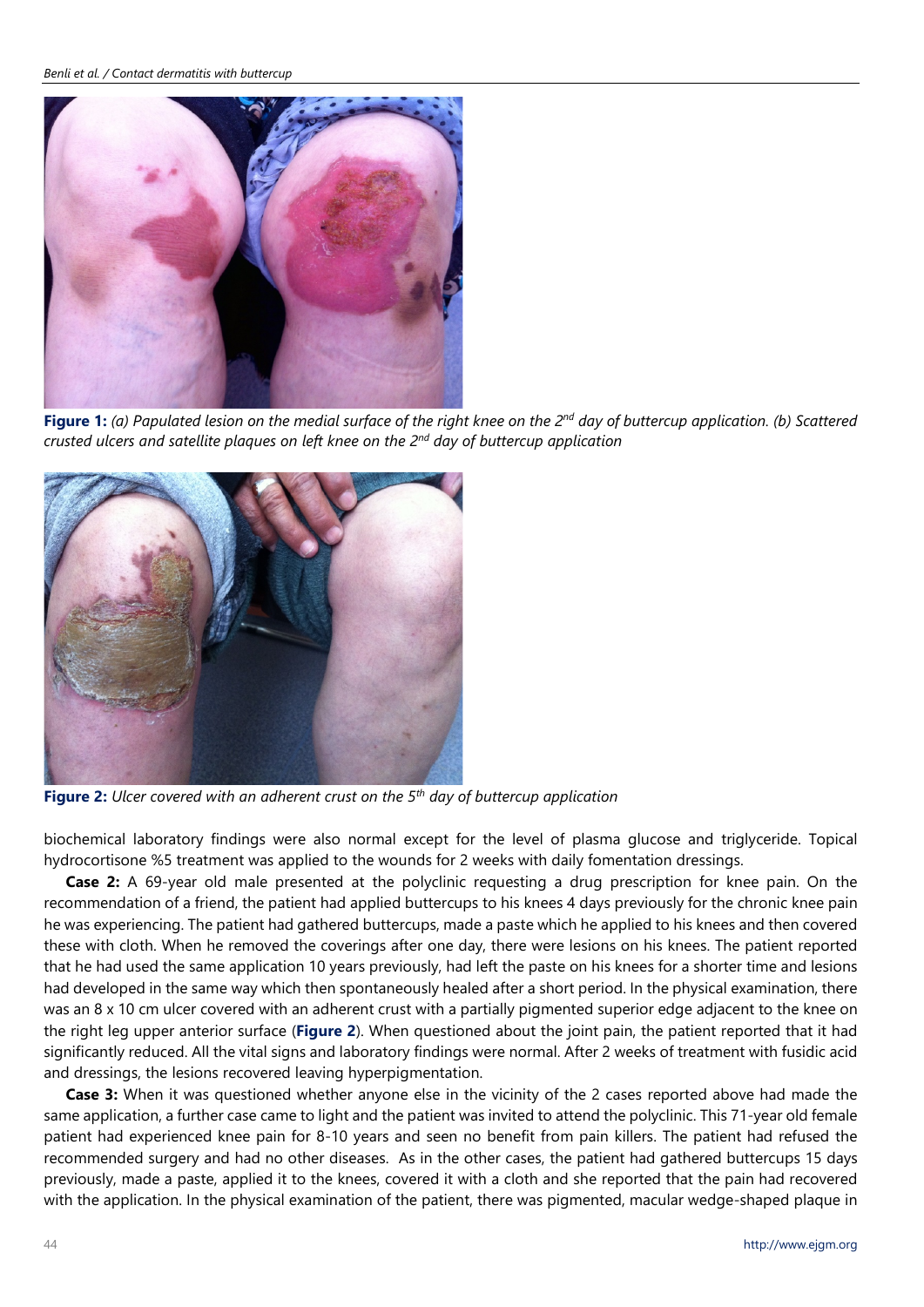

Figure 3: pigmented, macular wedge-shaped plaque on both knees on the 15<sup>th</sup> day of buttercup application

the knee region of both legs spreading towards the thighs, which had sharp irregular borders on the left knee and were barely perceptible on the right knee (**Figure 3**).

# **DISCUSSION**

In Turkey the topical or systemic use of traditional herbal treatments is extremely widespread in the geriatric age group in particular, and topical use is most often preferred for rheumatological diseases (6).

The topical application of plants to the skin may show positive effects on some dermatological and rheumatic diseases, but they may also have many adverse effects.

Phyto-dermatitis, is a skin reaction caused by plants and can be classified as allergic contact dermatitis, irritant contact dermatitis, photo allergic contact dermatitis, photo toxic contact dermatitis and contact urticaria. The most common forms are allergic contact dermatitis and irritant contact dermatitis (7). The cases presented in this manuscript were irritant contact dermatitis because the lesions were limited to the exposure area.

In this case series the cause of phyto-dermatitis was the buttercup plant from the *Ranunculacea* family, known in Turkish as 'wedding flower'. The *Ranunculacea* family includes about 1900 species and approximately 70 members of these are found in Turkey (8, 9). All *Ranunculaceae* plants contain the lactone ranunculin, and when fresh plants are bruised, ranunculin is converted to the irritant protoanemonin. Dried plants do not contain protoanemonin so they are not irritant (10, 11).

In the glucoside form of protoanemonin, there is a strong irritant property which is responsible for local effects (12). Protoanemonins are mostly found in the flower part of plants and transform to non-irritant anemonins through rapid polymerisation. In addition to strong antimicrobial and antimycotic effects, protoanemonin also shows an antiinflammatory effect (13). Ranunculus illyricus L. has been supplied for phyto-therapy as analgesic medication. The reported pain relief from the use of this plant can be associated with the anti-inflammatory effect of protoanemonin. The powerful antibiotic effect can be held responsible for the reduction of pain in the presence of septic arthritis. Due to the antipyretic properties of anemonins, the plant is also known to have a partially relaxing effect (4).

In literature, there are approximately 25 cases of phyto contact dermatitis caused by *Ranunculaceae* species (14). Cases related to local side-effects of the plant have been reported from Turkey. In a case presented by Değirmenci et al. (2), erythematous and bullous lesions were determined within 1 day of the patient using the Ranunculus scleratus plant. In the current series, case no 1, there were widespread erythematous lesions but no bullous lesions in the acute phase. Elmas et al. (14) observed ruptured bullous lesions and that the lesions had surrounded the knee in the examination of